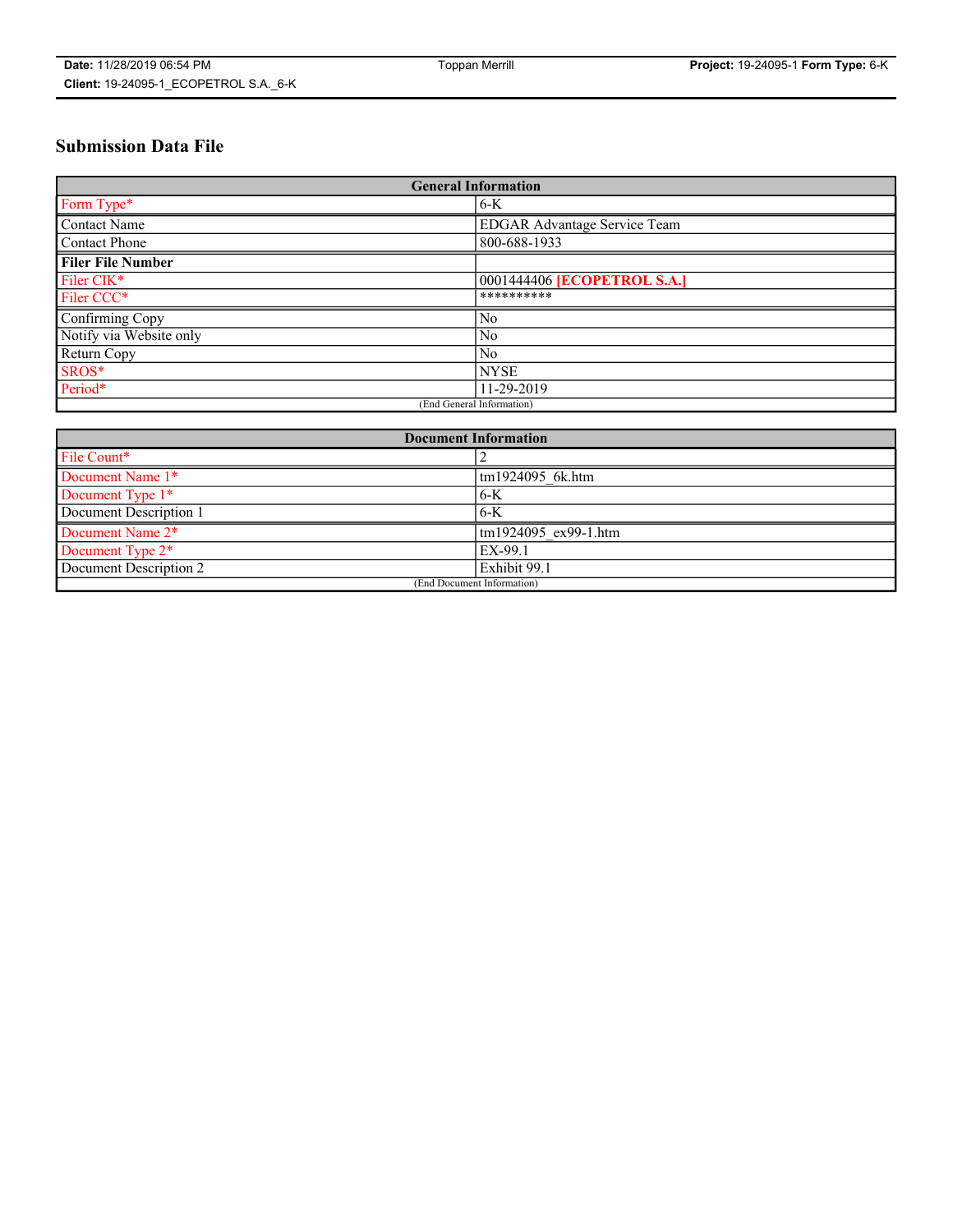### **UNITED STATES SECURITIES AND EXCHANGE COMMISSION Washington, D.C. 20549**

# **FORM 6-K**

### **REPORT OF FOREIGN PRIVATE ISSUER PURSUANT TO RULE 13a-16 OR 15d-16 UNDER THE SECURITIES EXCHANGE ACT OF 1934**

For the month of November, 2019

Commission File Number 001-34175

# ECOPETROL S.A.

(Exact name of registrant as specified in its charter)

N.A.

(Translation of registrant's name into English)

COLOMBIA

(Jurisdiction of incorporation or organization)

Carrera 13 No. 36 – 24 BOGOTA D.C. – COLOMBIA

(Address of principal executive offices)

Indicate by check mark whether the registrant files or will file annual reports under cover of Form 20-F or Form 40-F.

Form 20-F  $\boxtimes$  Form 40-F  $\Box$ 

Indicate by check mark if the registrant is submitting the Form 6-K in paper as permitted by Regulation S-T Rule 101(b)(1)

 $Yes \Box$  No  $\boxtimes$ 

Indicate by check mark if the registrant is submitting the Form 6-K in paper as permitted by Regulation S-T Rule 101(b)(7)

 $Yes \Box$  No  $\boxtimes$ 

Indicate by check mark whether the registrant by furnishing the information contained in this form is also thereby furnishing the information to the Commission pursuant to Rule 12g3-2(b) under the Securities Exchange Act of 1934.

 $Yes \Box$  No  $\boxtimes$ 

If "Yes" is marked, indicate below the file number assigned to the registrant in connection with Rule 12g3-2(b): 82- N/A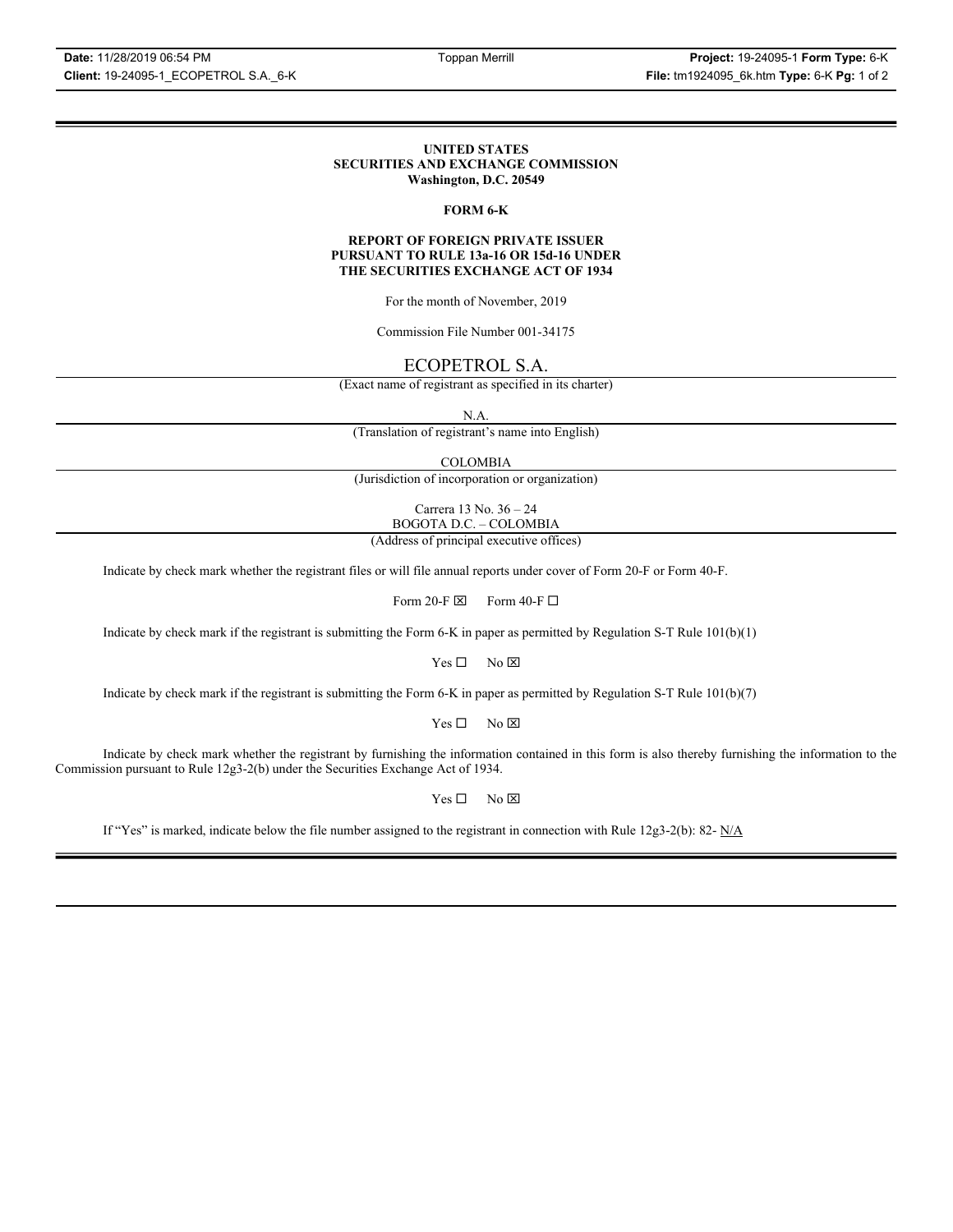# **SIGNATURES**

Pursuant to the requirements of the Securities Exchange Act of 1934, the registrant has duly caused this report to be signed on its behalf by the undersigned, thereunto duly authorized.

Ecopetrol S.A.

By: /s/ Jaime Caballero Uribe

Name: Jaime Caballero Uribe Title: Chief Financial Officer

Date: November 29, 2019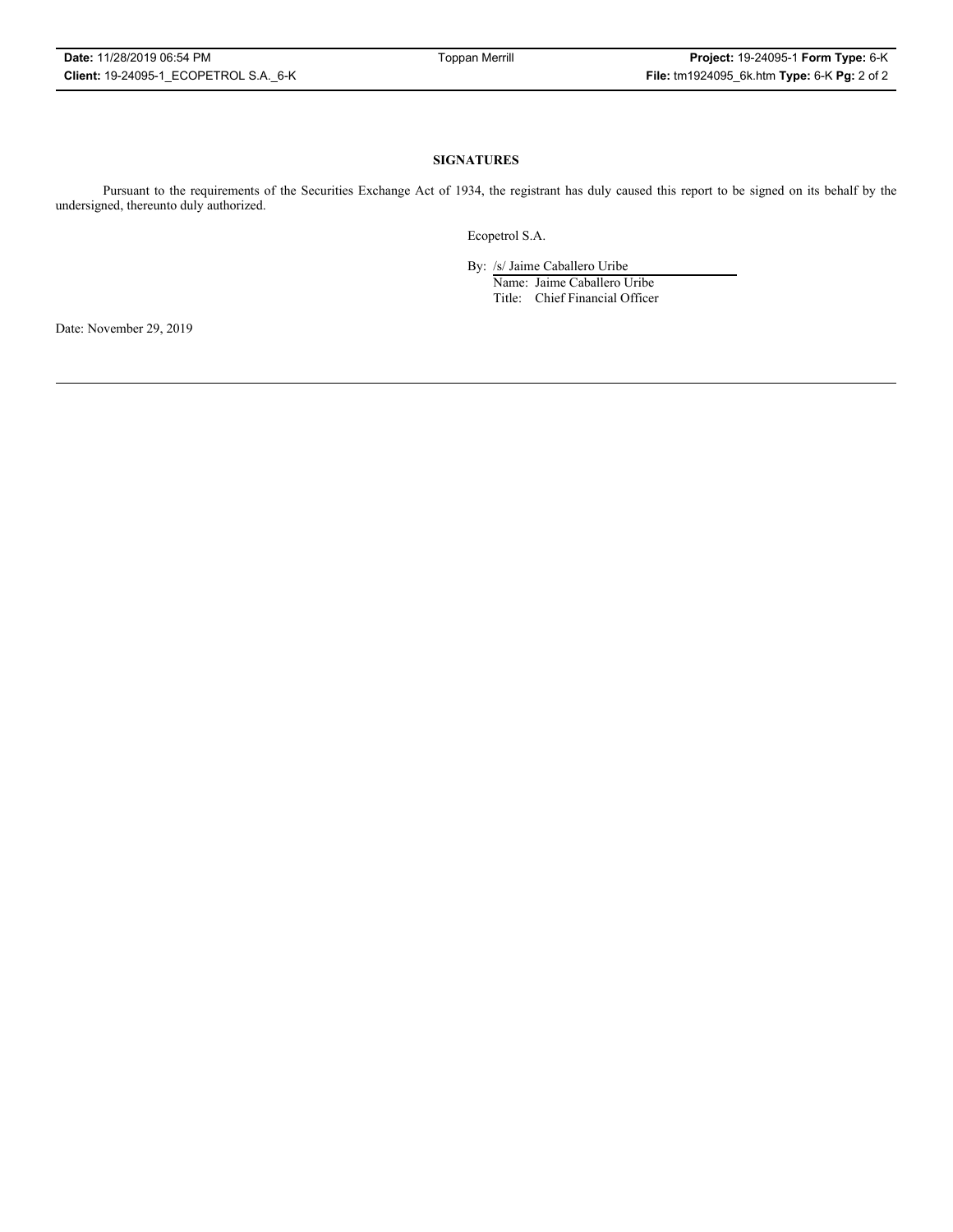**Exhibit 99.1**

# **Extraordinary General Shareholders' Meeting of Ecopetrol S.A.**

The Chief Executive Officer of Ecopetrol S.A. invites the Shareholders of the Company to attend the Extraordinary General Shareholders' Meeting to be held on Monday, December 16, 2019, starting at 7:30 a.m., at the Auditorium of the International Center of Business and Exhibitions (Centro Internacional de Negocios y Exposiciones, Corferias), located at Carrera 37 No. 24 – 67 in Bogotá.

The agenda for the meeting will be:

- 1. Safety guidelines
- 2. Quorum Verification
- 3. Opening by the Chief Executive Officer
- 4. Approval of the Agenda
- 5. Appointment of the President of the Shareholders Meeting
- 6. Appointment of the Commission responsible of scrutinizing elections and polling
- 7. Appointment of the Commission responsible of reviewing and approving the minute of the meeting
- 8. Modification of the occasional reserve destination, approved by the shareholders on the Annual General Shareholders' Meeting held on March 2019 with the purpose of distributing the reserve
- 9. Distribution of the occasional reserve as dividends

The Shareholders may consult the supporting information of the agenda on the website of Ecopetrol S.A. The Shareholders who are unable to attend the Shareholders´ Meeting may be represented by proxy, granted in writing and it has to meet the requirements established on Article 184 of the Colombian Code of Commerce. The proxy form can be obtained from the web site of Ecopetrol S.A.

Except for cases of legal representation, officers and employees of Ecopetrol S.A. shall not represent shares, other than their own, while in exercise of their position, nor shall they be allowed to substitute the powers of attorney conferred upon them.

Shareholders´ representation shall be subject to the Basic Legal Principles Issued by the Financial Superintendence of Colombia, concerning illegal, unauthorized and unsafe practices by the issuers of securities.

**FELIPE BAYÓN PARDO** Chief Executive Officer